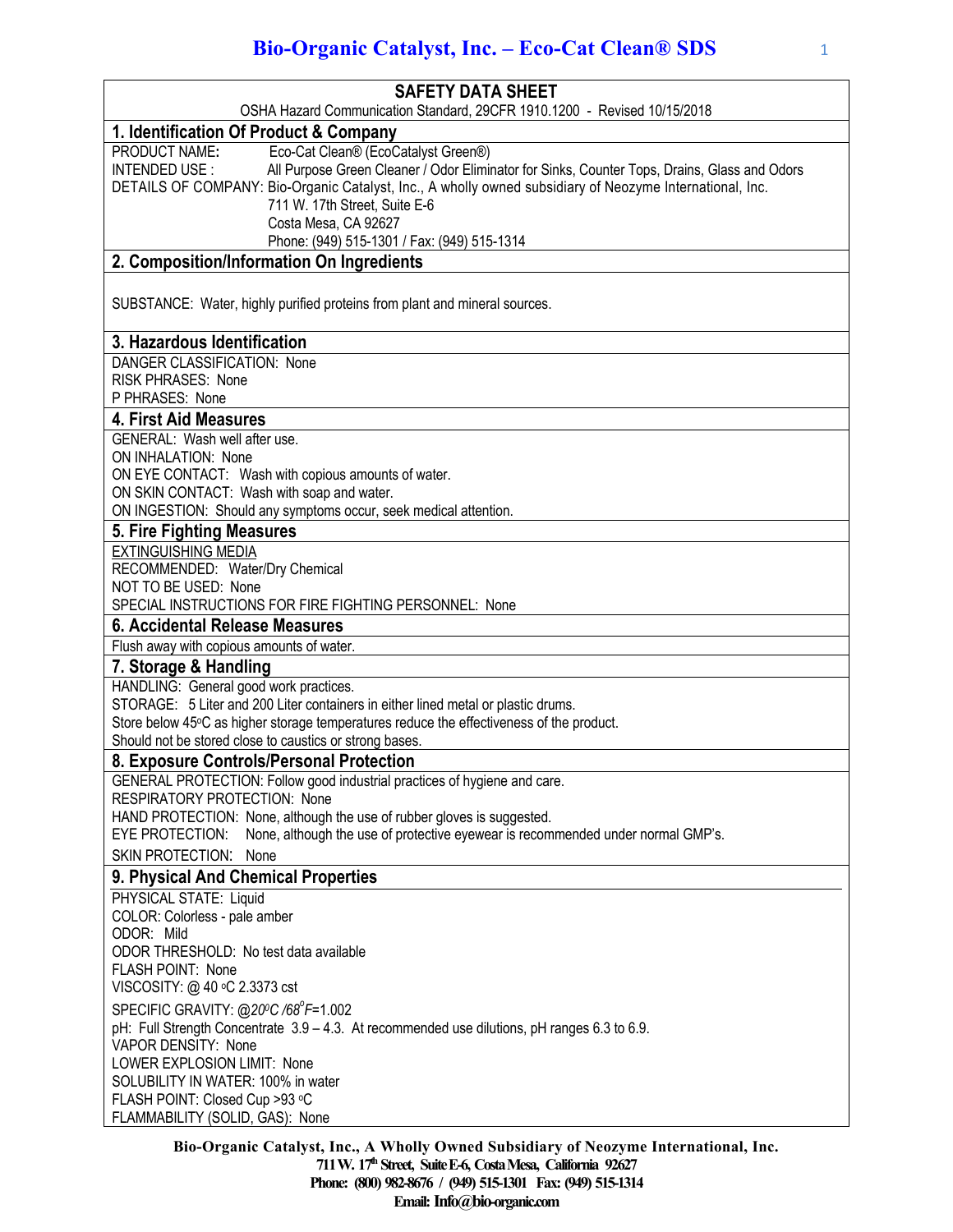FLAMMABLE LIMITS IN AIR LOWER: No test data available.

UPPER: No test data available.

AUTO IGNITION TEMPERATURE: No test data available.

VAPOR PRESSURE: < 0.01 mmHg @ 20°C *Calculated*

BOILING Point (@760 mmHg): > 100°C

VAPOR DENSITY (air = 1): >1 *Calculated*

FREEZING POINT: See Pour Point

MELTING POINT: Not applicable POUR POINT: 2.22°C or (+28 °F)

SOLUBILITY IN WATER (by weight): *Visual* Completely soluble.

DECOMPOSITION TEMPERATURE: No test data available

## **10. Stability & Reactivity**

NO KNOWN REACTION TO OCCUR

CONDITIONS TO AVOID: Temperatures above 45°C., pH below 2.5 and above 11 will affect the quality and condition of the product. Strong caustics and strong bases may affect the quality and condition of the product.

## **11. Toxicological Information**

ORAL LD50**:** Levels of 5,000 mg/kg: No Effects.

OCULAR: Primary Ocular-Albino Rabbits-Levels of 1,000 mg/kg for 24 hours: No effects; Non-Toxic; "No Warning Required". ACUTE TOXICITY**:** LC50-Level of 10,000 mg/kg: No effects after 168 hours; Non-Toxic; "No Warning Required."

SKIN TESTS: Draize Test-Dermal score of .38; Non Irritant; "No Warning Required." Repeated Insult Patch - No indication of irritation or sensitization; Non Irritant; "No Warning Required."

INHALATION TESTS**:** Results. No possibility of Irritation; Non Irritant; "No Warning Required."

LONG-TERM STUDIES**:** No recorded side effects since 1971.

## **12. Ecological Information**

This is a totally safe and efficient biocatalytic degrader of organic waste materials. The product causes contaminants and other organic matter to eventually biodegrade, thus returning to carbon dioxide and water. When disposed of in sewage and drainage systems, the product aids in the breakdown of pollutants such as oil.

OECD BIODEGRADATION TESTS: For this family of materials: OECD Guideline for Testing of Chemicals, 302 B, Inherent Biodegradability: Zahn-Wellens/EMPA-Test Adopted: July 17, 1992, as well as German Standard Procedures for Water, Waste Water and Sludge Testing, Test procedure with water organisms (Group L) Determination of the biodegradability, Static Test (L25),DIN 38 412, Part 25

BIODEGRADATION EXPOSURE TIME METHOD: > 58% -48 HRS OECD 302B TEST

Closed Bottle Ready Biodegradability Test Reference: Environmental Protection Agency - Toxic Substances Control Act, Code of Federal Regulations Title 40, part 796, section 3200 (40 CPR 796.3200)

BIODEGRADATION EXPOSURE TIME METHOD: > 75%-28 Days

ENVIRONMENTAL FATE: Persistence and Degradability: The material is readily biodegradable. Passes OECD test(s) for ready biodegradability.

ECOTOXICITY: The material is non-toxic to aquatic organisms on an acute basis (LC50/EC50 between 1 and 10 mg/L in the most sensitive species tested).

FISH ACUTE & PROLONGED TOXICITY: For this family of materials: LC50, fathead minnow (Pimephales promelas), static, 96 hrs.100% survival rate at 1ppm

AQUATIC INVERTEBRATE ACUTE TOXICITY: EC50, water flea Daphnia magna, 48 hrs, Toxicity: Not Detected.

TOXICITY TO MICRO-ORGANISMS: EC50 Vibrio fischeri (Photobacterium phosphoreum), P seudokirchner¡ella subcapitata (Selen astrum capricornutum) Toxicity: Not Detected.

MUTAGENICITY TEST: The organisms *P. subcapitata* and *D. magna* are continental water organisms. *V. fischeri* is an organism that can be involved for both continental water and marine water samples. *Salmonella typhimurium* is an organism to evaluate sweet water and its results can be applied to the environment and extrapolated to humans.

*Salmonella typhimurium:* Mutagenicity: Not Detected

MARINE ACUTE TOXICITY: The marine invertebrate species, *Mysidopsis bahia (Americamysis bahia)* and the marine vertebrate species, *Menidia beryllina* were used in the tests. For the marine invertebrate species,48-Hour Acute *Mysidopsis bahia* survival test results : LC-50 -316.23 (ppm), The 96-Hour LC-50 (concentration at which 50% mortality is expected to occur) *Menidia beryllina* survival data was 203.04 (ppm)

## **13. Disposal Considerations**

"IN ACCORDANCE WITH NATIONAL AND LOCAL LAWS AND PRACTICES" Flush down sewage or drainage systems with copious amounts of water.

> **Bio-Organic Catalyst, Inc., A Wholly Owned Subsidiary of Neozyme International, Inc. 711 W. 17th Street, Suite E-6, Costa Mesa, California 92627 Phone: (800) 982-8676 / (949) 515-1301 Fax: (949) 515-1314 Email:Info@bio-organic.com**